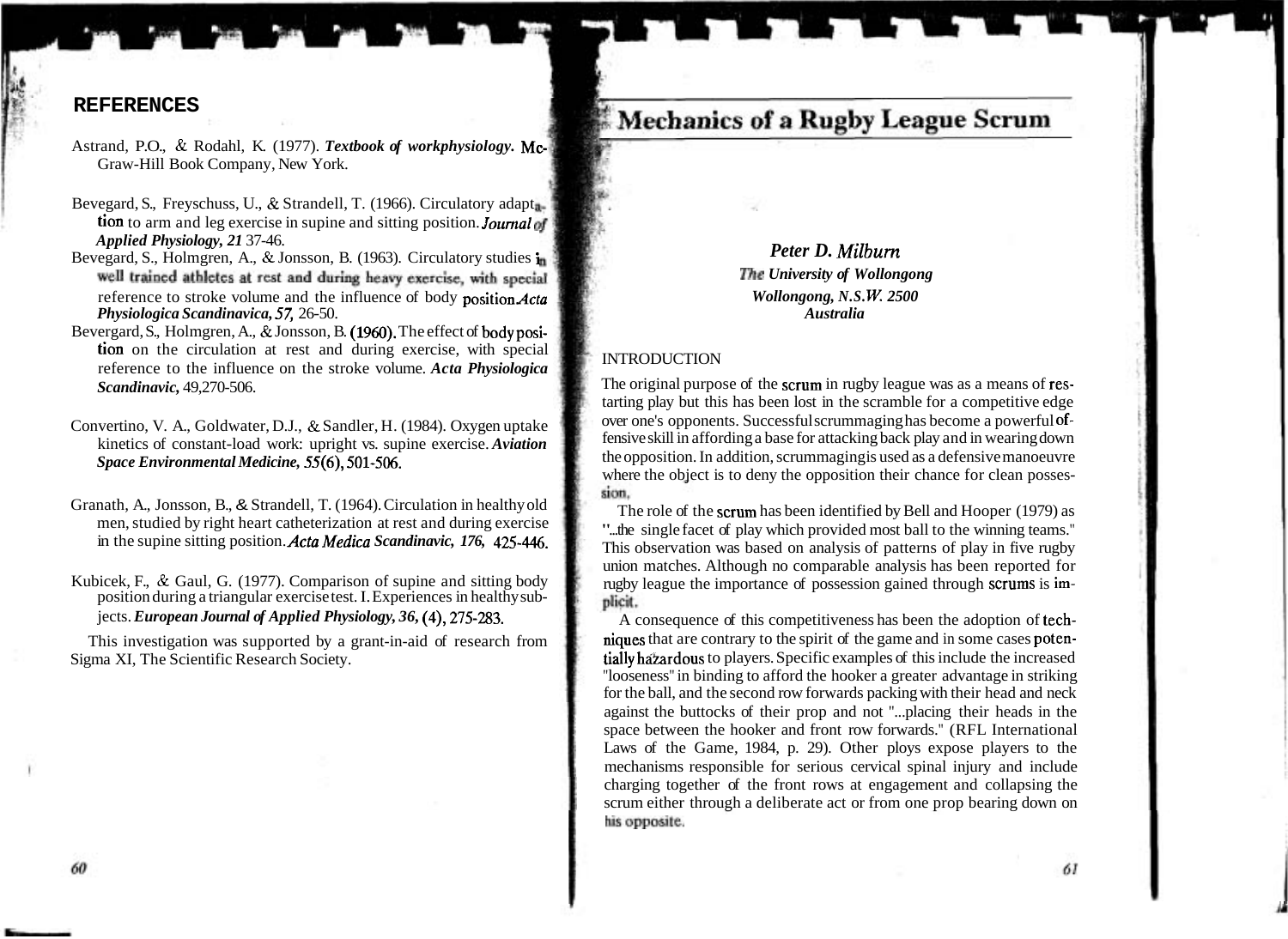The scrummage technique considered most effective is equivocal and almost exclusively based on anecdotal evidence. This knowledge, based on hundreds of hours of practice and refinement can be considered as valuable as that obtained from the most controlled of systematic investigations. **<sup>1</sup>** What is needed however, is the understanding or reasoning behind the recommendation of adoption of a given technique or why a particular action is more favourable.

The purpose of this paper is to examine the forces transmitted by front row players in a rugby league scrurn and to determine the most efficient scrummaging technique. Parallel aims were to make recommendations on injury prevention and to provide a systematic basis for possible modifications in scrummaging laws.

An examination of forces in scrummaging has been undertaken for rugby union (Cohen and Siff, 1979; Hodge, 1983; Milburn, 1988, 1989; Stubbs, 1985; and Sumner, 1980) and some of these data can be related to the rugby union scrurn. Hodge reported a reduction in rugby union scrurn numbers to five produced a total forward force of 679.9 kg (6670 N). Cohen and Siff measured the forward force exerted by the front rowonly. The maximum static force exerted was 2500 N. From this figure they conservatively estimated the static force exerted by the whole scrurn to be 7000 N. In comparison, Stubbs reported the combined force exerted by the whole scrum totalled 900 lbs (4000 N.). The front row and second row units provided 650 lbs (2893 N, with 400 lbs (1780 N) provided by the front row only.

All force data presented above have been limited to the forward direction without reference to vertical or shear forces experienced by the front row players. It is considered the vertical and lateral shear forces to be of importance in the degeneration of discs, vertebrae, ligaments, and joints (Scher, 1983). The repeated stress which the cervical spine is subjected to, particularly among front row players, has been identified by Scher as

a causative mechanism in the premature development of degenerative changes in the cervical spine.

The vertical and lateral shear forces acting on front row forwards in two rugby union scrurns were examined under different scrummaging formations (Milburn, 1989) and binding techniques (Milburn, 1988). Increased lateral shear forces were indicative of lack of tightness in the binding. Also, greater maturity and experience of the players examined enabled them to transmit force and maintain the integrity of the scrurn. Vertical forces tending to collapse the scrum were observed at engagement, illustrating the need for care to be taken in "setting" the front row and "sighting" the **obposition** before the scrurns engage.

### **PROCEDURES**

**il** 

**A First** Grade team from the New South Wales Rugby League was ex-**Educe** are against an instrumented scrum machine. Data on **bdy** alignment and body motion were obtained from high speed 16 mm film taken from an overhead perspective using a Bolex model H16 camera bperating at 48 frames per second, and from a left-hand side perspective using a Locam model 5001 camera operating at 100 frames per second. Alignment of body segments were obtained directly from the projected image.

Data on the forces exerted were obtained using a Kistler model 9281B force platform incorporated into an extended scrum machine. The scrurn machine was constructed of 32 mm x 32 mm RHS steel and mounted on a reinforced concrete retaining wall. Players pushed against 200 mm x 30 **mm x** 750mm hardwood pads covered with high density foam for cushioning.

Kinetic data represented the three orthogonal components of force (forward, lateral shear and vertical) recorded by the front row player located over the instrumented section of the scrurn machine. The test section of the scrurn machine was mounted directly onto the force platform and was structurally independent of the remaining scrurn machine. A convention was adopted to allow interpretation of the forces transmitted by each front row forward. The three components of force were lateral shear force (X-force), of which the force directed to the left was considered positive (Figure I), vertical shear force (Y-force), of which upward was considered positive, and horizontal force (Z-force), of which forward was considered positive.



Figure 1: Convention adopted for direction of forces applied to scrum machine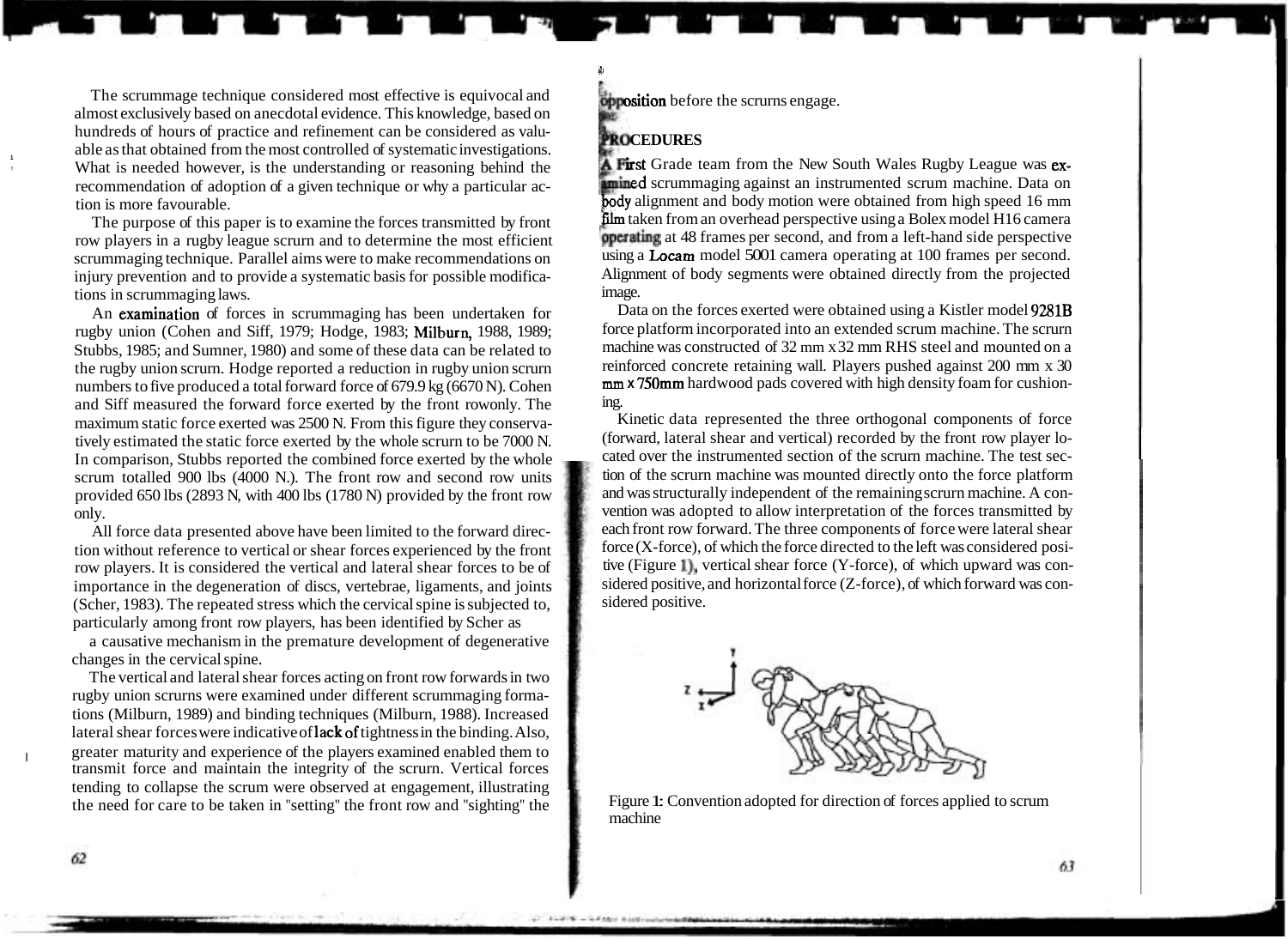By systematically moving the front row along the scrum machine with **involved and addited of the hips** of the second row and lock being ralued each trial, data on each front row player could be obtained under each rest. each trial, data on each front row player could be obtained under each test.<br>condition. Data were obtained under the followingscrummaging combina. tions: front row only, front row plus second row, and full scrum.<br>Data presented in this investigation will compare forces recorded on

Data presented in this investigation will compare forces recorded  $\frac{d}{dr}$ . When applying force against the scrum machine, motion was charac-<br>each front row player and the contribution to the total scrum by individual each front row player and the contribution to the total scrum by individual terrised by compression, particularly in the front row and by a shift towards units within the scrum. The three components of force at engagement units within the scrum. The three components of force at engagement will such that tight head (right) side. This compression was achieved almost ex-<br>be presented along with a representative force (sustained force) derived from the average of forces during the time interval from one second until three seconds after engagement. This time interval was selected as it was three seconds after engagement. This time interval was selected as it was in the extreme flexion of the loose head second row forward's neck, in considered the ball would normally be fed into the scrum within this is cons considered the ball would normally be fed into the scrum within this conjunction with lateral deviation and rotation under the buttocks of the period.

perienced by each front row forwards. The maximum in addition, and  $\theta$  is a resultant value player ( $\theta$ ) and vertical (Y) shear forces was determined by summing t<sub>he</sub> force vectors across the front row forwards. Data were represented from Pical force-time histories (Figure 2) of each scrum showed a large impact until either the players terminated the scrurn or the time limit for Pical f

portunities and forces opposing the player's motion were recognised as **and the forces exerted** became stabilised and a representation is study. Also, the orientation of the scrum machine did not **a a hied force** could limitations in this study. Also, the orientation of the scrum machine did not plied force could be obtained from the succeeding data.<br>allow for individual differences in body alignment, particularly in the The components o allow for individual differences in body alignment, particularly in the lateral and forward directions. Data obtained were limited to only one set of forwards using binding techniques commonly used at the time of the study.

# *Kirr ematics*

The lack of symmetry in the scrurn during its formation and pushing did not resemble the formation advocated in the Skills Manual (Corcoran, 1979). Alignments of the trunk for both props was noticeably outwards; the tight head prop directed to the right whereas the loose head was directed to the left. The loose head second row was similarly aligned to the

left. Movement from the "set" position to engagement was achieved with a forward and upward movement, with the hips of both props moving  $i_n$ wards on the second row "...discomforting his second row forward  $\mathbf{h}_{\mathbf{v}}$ squeezing the second rower's head with his hip." (Corcoran, 1979). Vertiby lowering his hips (a move that most likely exacerbated the downward interior of the second row forward).

clusively by the "rounding" of the props' back and a lowering of the hooker<br>dowards the incoming ball.

 $\frac{1}{2}$  prop was apparent in Figure 1. It is this combination of flexion and rota-<br>Total forward (Z) force was determined by summing the forces ex. This that has been identified as the mechanism for cervical spinal inju Total forward (Z) force was determined by summing the forces  $\mathbf{c}$ , then that has been identified as the mechanism for cervical spinal injury in perienced by each front row forward. In addition, a resultant value of **fo** 

players' motion. This peak was followed by a considerable drop during the first second of the scrum. It is likely this drop in force was due to the ob-LIMITATIONS<br>The absence of opposing players to provide motion, additional binding on.<br>Within the first second of the scrum being formed, the motion of players The absence of opposing players to provide motion, additional binding op-<br>portunities and forces opposing the player's motion were recognised as<br>and the forces exerted became stabilised and a representative value of ap-

presented in Table 1. In an attempt to isolate the contribution of serum sub units to the total scrum, each sub unit (front row only, front row plus second row, and full scrum) was tested separately. An estimation of subunit contribution could be made by subtracting the total forward force on RESULTS AND DISCUSSION all three front row players from the total for the complete serum.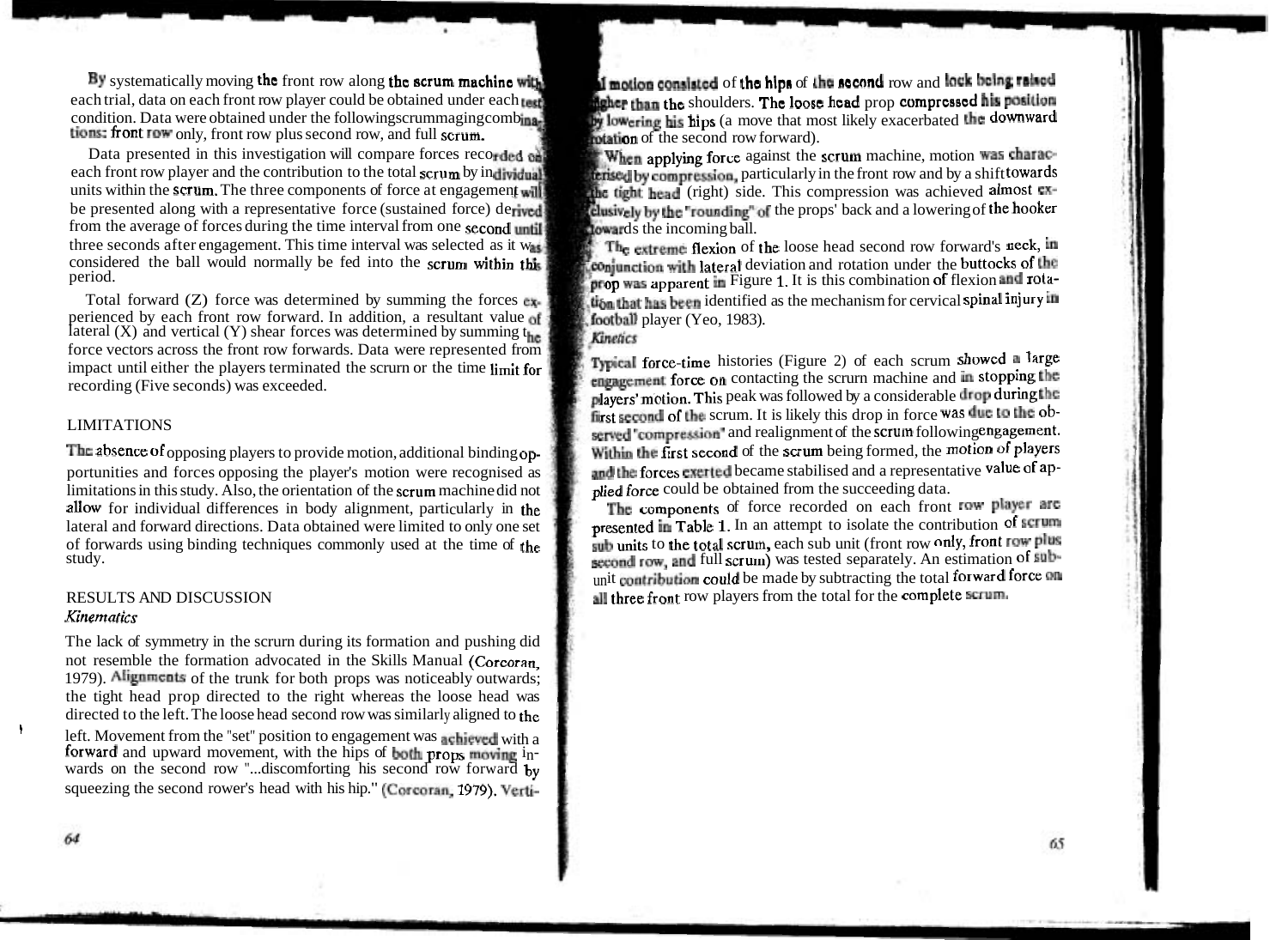

Figure 2: Forces recorded in a full rugby league scrum

TABLE 1. Scrum sub-unit contributions to forces experienced in a rugby Heague scrum (N).

|                          |         | Engagement |      |         | Sustained        |      |
|--------------------------|---------|------------|------|---------|------------------|------|
|                          | X       |            | z    | x       | $\mathbf Y$<br>z |      |
|                          |         |            |      |         |                  |      |
| Front row only           |         |            |      |         |                  |      |
| Tight head               | 644     | $-464$     | 2345 | 236     | $-93$            | 533  |
| Hooker                   | -196    | 382        | 1601 | 291     | -96              | 624  |
| Loose head               | 224     | 235        | 1375 | 178     | $-20$            | 736  |
| Total                    | $-672$  | 153        | 5411 | 705     | $-209$           | 1893 |
| Full row plus second row |         |            |      |         |                  |      |
| Tight head               | $-1405$ | $-195$     | 1757 | $-1094$ | $-103$           | 1196 |
| Hooker                   | $-621$  | 254        | 1648 | $-607$  | $-122$           | 1504 |
| Loose head               | 919     | $-70$      | 2054 | $-565$  | -144             | 1430 |
| Total                    | $-1107$ | $-11$      | 5459 | $-2266$ | $-369$           | 4130 |
| <b>Full Scrum</b>        |         |            |      |         |                  |      |
| Tight head               | $-2089$ | 268        | 2250 | $-833$  | $-286$           | 1200 |
| Hooker                   | 1216    | $-454$     | 2410 | $-451$  | $-226$           | 1102 |
| Loose head               | 1151    | 0          | 1897 | 573     | $-282$           | 1327 |
| Total                    | 278     | $-186$     | 6557 | $-711$  | $-794$           | 3742 |
|                          |         |            |      |         |                  |      |

The full scrum utilising their usual binding and scrummaging technique produced a total  $Z$  (forward) force of 6557 N at engagement. This force represents approximately two-thirds of a tonne  $(6700 \text{ N})$ , with the tight head prop (1897 N). When packing against an opposing scrurn, these engagement forces would most likely be substantially greater due to the increased speed of engagement of the two front rows coming together.

These data are less than the peak forward force reported by Hodge (1983) for a rugby union scrurn. They are consistent with the hypothetical maximum of 7523 N reported by Sumner (1980) determined by geometrically summing the forces exerted by a single front row player. Loads carried by a six-player (full scrum less side row forwards) rugby union scrum of 6611 N at engagement (Milburn, 1989) were similar to those recorded for the full rugby league scrurn. The combined effect of two opposing forward packs on engagement would therefore be close to the estimated load "one and a half tons" (14955 N) of force often reported as the loads placed on the front row players (Burry, 1979; Schner, 1977).

The forces recorded at engagement represented an impulsive force that would be larger to halt the motion of scrum with a larger mass, or if there was a large change in speed over a short period of time, as would occur on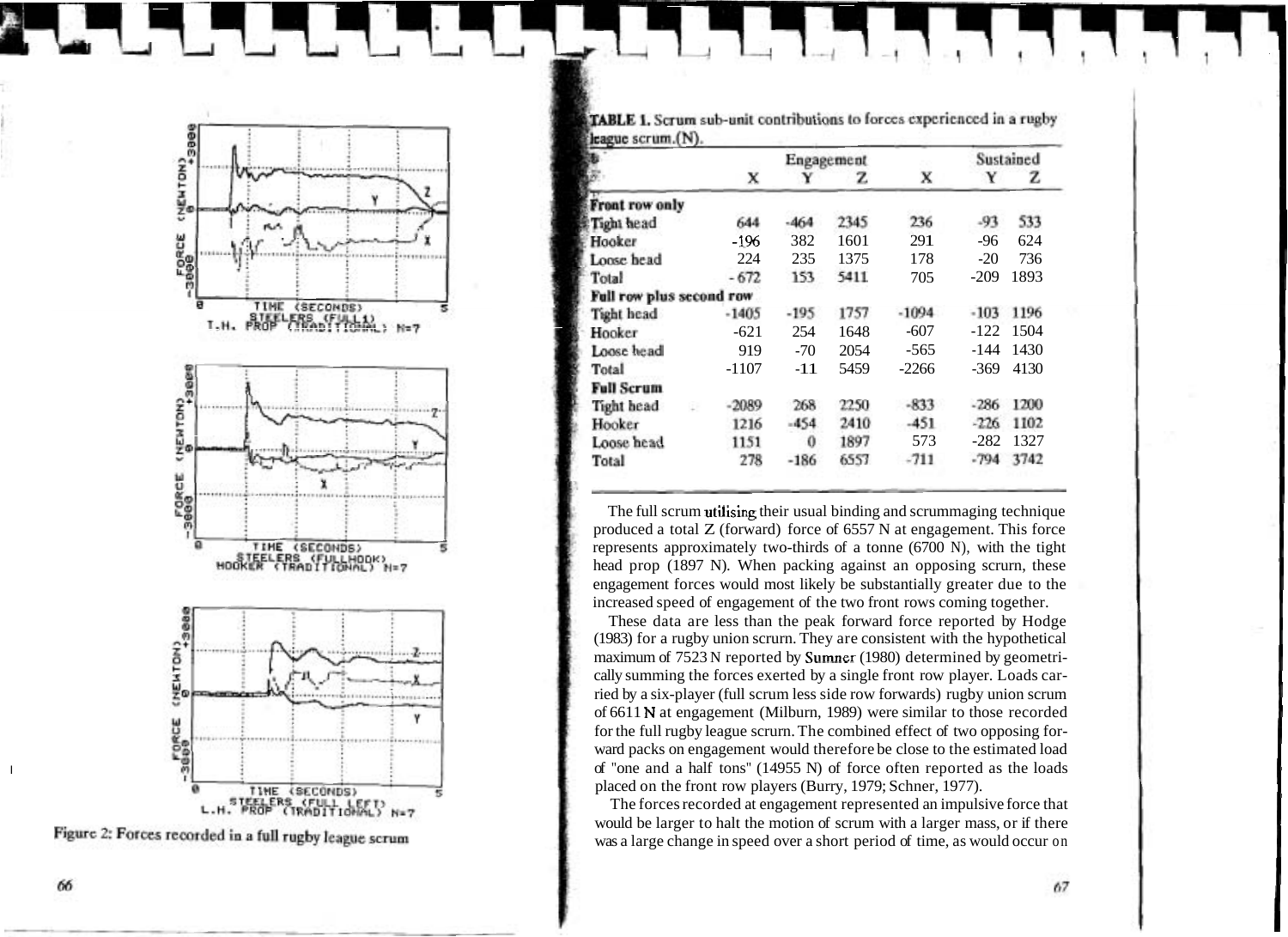impacting the rigid scrum machine. The force recorded at engagement was therefore as much indicative of the speed at which the scrum contacted the scrum machine as it was of the ability of the scrum to apply forward force through coordinated muscular action. Interpretation of these kinetic data should take into account whether the scrum came together fast, or whether the front row was set already in the scrum machine. The sustained force (average value for a pushing scrum) would be more representative of the players' ability to exert force.

Also implicated as an injury mechanism are the shear forces acting on the front row players. The X (lateral shear) force on the tight head prop was -2089 N, which represents a substantial right-directed force consistent with the player's observed alignment and motion. Alignment of the trunk for the tight head prop was noticeable towards the right, whereas for the loose head prop it was to the left. The loose head second row player was similarly aligned to the left, with the remaining players perpendicular to the scrum. Consistent forces recorded for the hooker (1216 N) and the loose head prop (1151 N).

Vertical force at impact was directed downwards on the tight head prop (-268 N), upwards on the hooker (454 N) and negligible on the loose head prop. These forces were consistent with the role of the props outlined in the Skills Manual (Corcoran, 1979); namely the tight head prop "getting low" to reduce the opposition hooker's view of the incoming ball and the loose head direction his force upwards to enhance his hooker's view of the ball.

Average forces transmitted during the sustained scrum (from one until three seconds after engagement) showed fluctuations consistent with the undulations in body alignment. The magnitude of forces recorded were considerably less after engagement; for example, the total forward force was almost halved to 4742 N. Both the magnitude and direction of the lateral forces on the hooker changed. After engagement the hooker experienced a right-directed force (-459 N) which was not consistent with the recommended technique of aligning his body "...as close as possible to the point of entry of the ball into the scrurn." (Skills Manual, p. 72). The vertical force on all players was slight (less than 300 N) and directed downwards, possibly reflecting the downward motion due to the compression and rounding of the props' backs.

### *Contribution of Scrum Units*

In an attempt to isolate the contribution of each scrum unit, each unit was tested separately and the forces recorded are presented in Table 1. An estimate of each unit's contribution could be made by subtracting the subunit forces from the data for the full scrum.

As stated previously, the forward force at engagement was as much indicative of the speed of engagement as it was of size or muscular strength. The present results indicate the need for correct body alignment and strength to maintain body position while engaging the front rows. Forces on the tight head prop in the three-person scrum at engagement (2345 N) were larger than for the full scrum (2250 N). These large engagement forces were unnecessary and could be substantially reduced with the adoption of proper coaching techniques (for example, "sighting" the opposing fiont row before engaging) and firm refereeing decisions to avoid front rows charging together.

Comparison of average sustained forces indicated that the second row contributed more than half of the total forward force (2237 N) to the total scrum unit. In comparing the **full** scrum with the front row plus second row situation, it appeared the lock did not contribute significantly to the total forward force. This result is consistent with that obtained for the rugby union scrum (Milburn, 1989). The front row also appeared to contribute substantially to the forward force in the scrum. However, props have multiple roles in the full scrum of applying force as well as transmitting force from the second row and lock, while still maintaining the integrity of the scrum. An examination of body position of the loose head prop in the full scrum and front row only conditions confirmed a more inclined body position which would suggest these roles.

One force value that showed substantial differences between the three scrum units was the resultant value of average shear force (Table 1). During the sustained scrum, the inclusion of the second row unit decreased the scrum's stability (as represented by the sustained lateral shear force), adding to the forces carried by the hooker. Although the lock forward did not add to the average total forward force, his inclusion reduced the lateral shear force on the hooker and equalise the load distribution across both props.

The addition of more forwards to the scrum served generally to increase the magnitude of the sustained vertical shear forces. Unlike the rugby union scrum (Milburn, 1988,1989), these forces were slight (less than 300 N) and were equally distributed across the front row.

### **CONCLUSIONS**

Results of this investigation into the loads experienced by front row forwards in a rugby league scrum have implications for rule modification, in